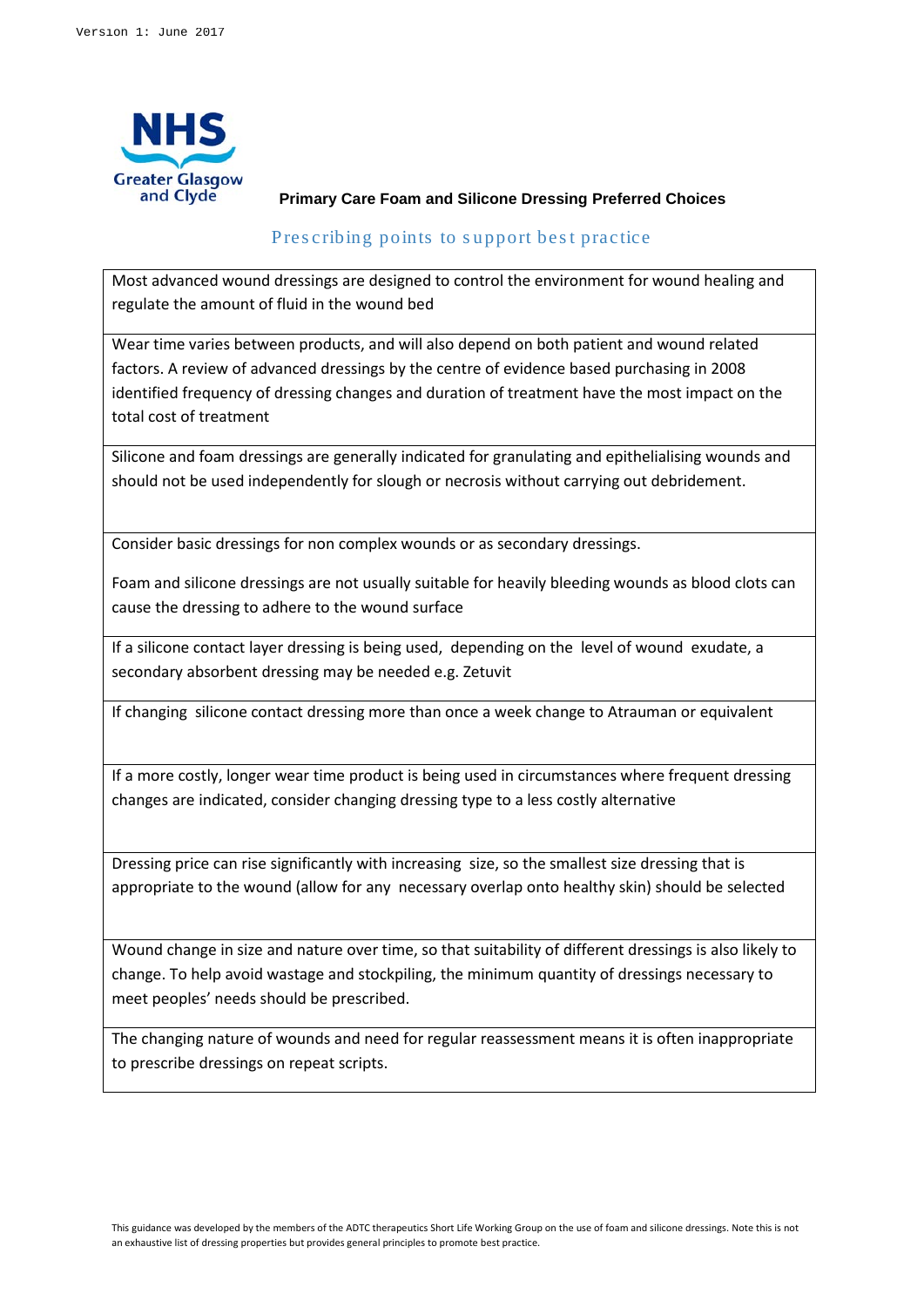## **NHS GGC ADTC therapeutics sub group: SLWG foam/ silicone and basic wound dressings – guide to using characteristics tables**

**Exudate:** contact layer dressings should allow exudate to pass through to outer secondary absorbent dressing; Refer to second table for choices of secondary dressing

**Viscosity**: is the state of being thick, sticky and semi fluid in consistency: Colour and viscosity is an indicator of chronicity factors and biofilm formation, with a need to review care plan.

**Low viscosity** – clear/straw in colour ( serous exudate); this is usually present in acute wounds which would be expected to progress to healing **Medium viscosity**: changing to yellow brown in appearance, becoming stickier. The moisture content can still be sufficient to gel hydrofibre/alginate. **High viscosity**: tenacious, yellow/darker brown in appearance and adhering to wound bed –requires hydration and/or use of debridement to facilitate removal Nb Always "read" the inside of your dressing on removal – will reveal template of the wound and help to indicate whether biofilm formation is occurring

**Perfusion** : determines the blood flow to the wound bed. A well perfused wound should progress to healing with reduced risk of infection.

**Borderline perfusion**: can indicate those patients with reduced blood flow due to underlying conditions e.g. vascular disease, oedema, smoking etc which may delay healing **Poorly perfused wound**: with advanced vascular disease. Wound should be kept dry or require referral for vascular intervention.

Dressings which retain moisture at wound bed increase risk of anaerobic bacteria. Ensure that patient have a comprehensive care plan in place with referral for further vascular investigation if appropriate.

| Contact layer borderless (non absorbent)                                                                                                                  |                                      |               |                             |                      |  |                              |                                     |                       |                          |          |                      |     |
|-----------------------------------------------------------------------------------------------------------------------------------------------------------|--------------------------------------|---------------|-----------------------------|----------------------|--|------------------------------|-------------------------------------|-----------------------|--------------------------|----------|----------------------|-----|
| <b>Dressing choice:</b>                                                                                                                                   | Exudate levels produced at wound bed |               |                             |                      |  |                              | Viscosity at wound bed              |                       | Perfusion (blood supply) |          |                      |     |
|                                                                                                                                                           |                                      |               |                             |                      |  | <b>Medium</b><br>High<br>Low |                                     |                       |                          |          |                      |     |
| <b>Key:</b> $V$ - suitable; $VC$ – use with<br>caution//further specialist<br>advice; $S$ – use as secondary<br>dressing only; blue box - not<br>suitable | $\overline{\overline{z}}$            | ್ಠಾ<br>O<br>O | high<br>$\circ$<br>ت<br>Med | high<br>er<br>ح      |  | Haemoserous<br>Clear/        | Changing<br>colour<br>$\frac{3}{2}$ | tenacious<br>Adherent |                          | Perfused | rderline<br><b>Q</b> | poo |
| N/A ultra                                                                                                                                                 |                                      | $\checkmark$  | √                           | $\ddot{\phantom{0}}$ |  | $\checkmark$                 |                                     |                       |                          |          | $\checkmark$         |     |
| Atrauman                                                                                                                                                  |                                      | $\checkmark$  | $\checkmark$                | $\checkmark$         |  | $\checkmark$                 |                                     |                       |                          |          |                      |     |
| Jelonet                                                                                                                                                   |                                      |               |                             |                      |  |                              |                                     |                       |                          |          |                      |     |
| <b>Adaptic Touch</b>                                                                                                                                      |                                      |               |                             |                      |  | $\checkmark$                 |                                     |                       |                          |          |                      |     |

This guidance was developed by the members of the ADTC therapeutics Short Life Working Group on the use of foam and silicone dressings. Note this is not an exhaustive list of dressing properties but provides general princi